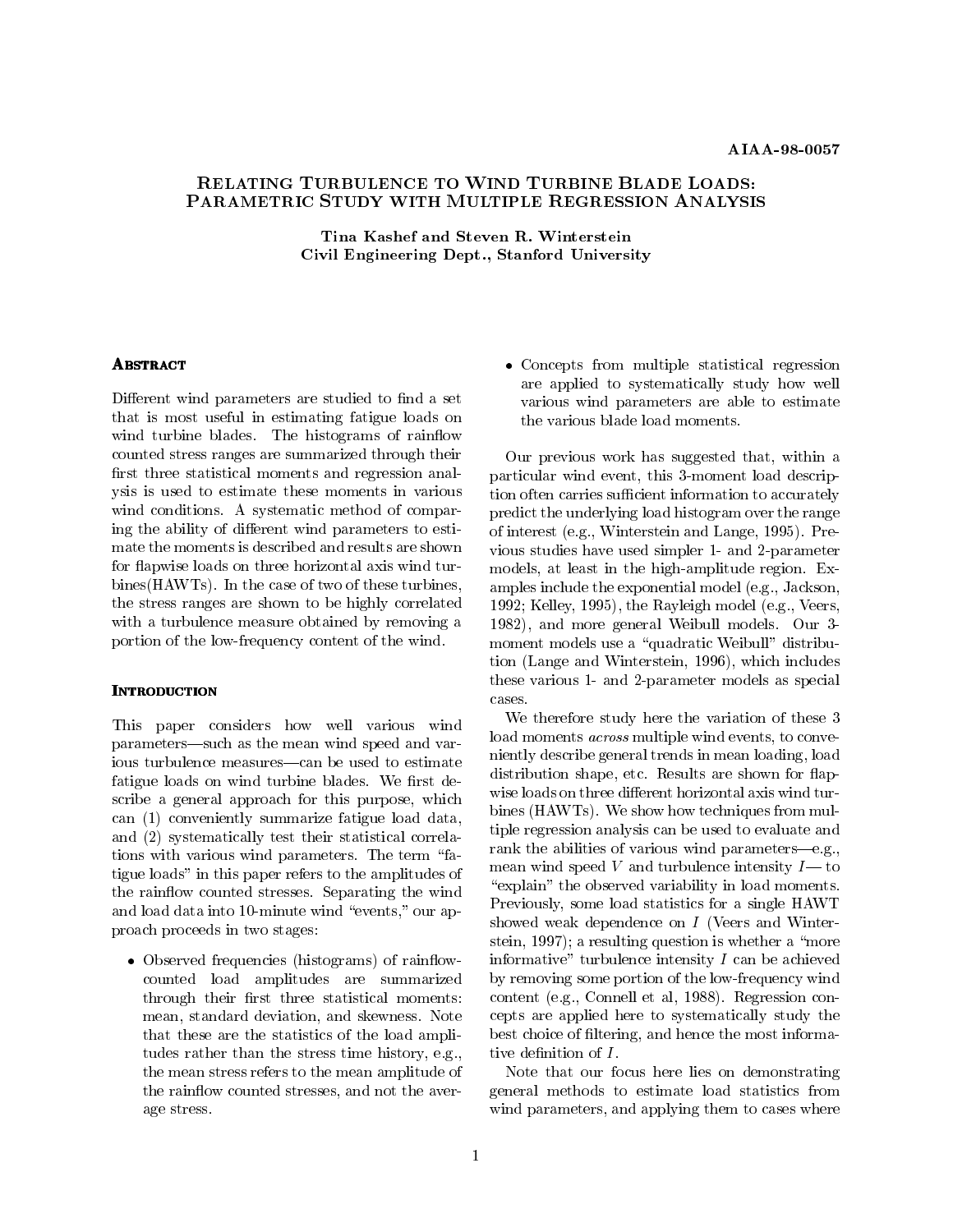wind measurements are available from only a single anemometer. Thus we seek not the best possible turbulence parameters, but rather the best descriptors available from the limited wind data commonly at hand. We recognize that improved turbulence characterization would follow from knowledge of multiple wind speed components across various elevations (e.g., Kelley, 1993). This may prove a useful avenue of further study, in cases where sufficient inflow data are available.

# **BACKGROUND**

Fatigue lifetime calculations for members sub ject to cyclic loads are usually performed using  $S-N$  curves and Miner's rule. For members subject to constant amplitude loading, the number of cycles to failure is related to the stress amplitude  $S$  by:

$$
N(S) = \frac{1}{cS^b} \tag{1}
$$

in which  $c$  and  $b$  are material properties. In the case of load histories that are composed of cycles with varying amplitudes, for each cycle of amplitude  $S_i$ Miner's rule assigns fatigue damage

$$
D_i = \frac{1}{N(S_i)} = cS_i^b \tag{2}
$$

 $T$  is the damage  $T$  in the time  $T$  is the found by  $T$ summing the damage increments  $\mathbf{D}_k$  is the discrements  $\mathbf{D}_k$ stress cycles:

$$
D_{tot} = \sum_{i=1}^{N(T)} D_i = \sum_{i=1}^{N(T)} c S_i^b
$$
 (3)

For statistical purposes, it is convenient to rewrite this result as

$$
D_{tot} = D \cdot T \tag{4}
$$

in which  $D$  denotes the average damage rate per unit time. From Eqs.  $3-4$ , D can be expressed as

$$
\dot{D} = cf_0 \overline{S^b} \tag{5} \quad \text{an}
$$

in which  $f_0=N(T)/T$  is the mean rate of stress cycles per unit time, and  $S^b = \sum_{i=1}^{N(1)} S_i^b/N(T)$  is the b-th statistical moment of the stress history. An ad vantage of this form is that the terms  $f_0$  and  $S^b$ should stabilize as time grows, and hence are convenient quantities to estimate from limited stress data.

Short-Term versus Long-Term Damage Rates. For purposes of statistical estimation, it may also be useful to note that quantities such as  $f_0$  and  $\overline{S^b}$  will vary with gross wind conditions; e.g.,

as a function of the mean wind speed  $V$ . Denoting these quantities as  $f_0(V)$  and  $S^b(V)$ , one can define an analogous *short-term* damage rate  $D(V)$  over a steady-state wind event (with mean wind speed  $V$ ):

$$
\dot{D}(V) = cf_0(V)\overline{S^b(V)}\tag{6}
$$

The long-term damage rate,  $D$  in Eq.  $\theta$ , can then be found as

$$
\dot{D} = \int \dot{D}(V)p(V)dV
$$
\n(7)

which weights the short-term damage rate  $\dot{D}(V)$  by the long-term probability,  $p(V)dV$ , of encountering wind speeds between V and  $V + dV$ . (If the damage rate  $D$  is instead modelled as a function of both  $V$ and turbulence intensity  $I$ , the above result becomes a double integral weighted by the joint probability  $p(V, I)$  of various  $V-I$  combinations.)

This approach has the advantage of splitting the problem into two distinct parts:

- 1. The "short-term problem" of finding  $\dot{D}(V) =cf_0(V) \overline{S^b(V)}$ , which is a characteristic of the machine and independent of the site; and
- 2. The "long-term problem" of finding  $p(V)$ , which is a characteristic of the site and independent of the machine.

 $\sum_{a} s^{b}$  (3) alizations of the same wind condition. This is especially true in the case of large values of the ex-Although  $\overline{S^b(V)}$  in equation (6) can be calculated directly from the observed stress ranges in the wind event, the result may vary greatly for different reponent  $b$ , due to the sensitivity of higher moments to rare, high stress cycles. By calculating the b-th moment instead from a smooth, continuous probabilistic model fitted to all stresses, one can hope to avoid this problem. In effect, fitting a distribution seeks to compensate for the lack of data in a particular wind event by using the body of the data and an assumption about the shape of the distribution to estimate the tail.

### BASIC REGRESSION MODEL AND SAMPLE RESULTS

We first review here some basic concepts from linear regression. The simplest model seeks to estimate an "output" variable Y from a linear function  $\widetilde{Y} (X)$  of a single "input" variable  $X$ :

$$
Y = \hat{Y}(X) + \epsilon; \quad \hat{Y}(X) = \alpha + \beta X \tag{8}
$$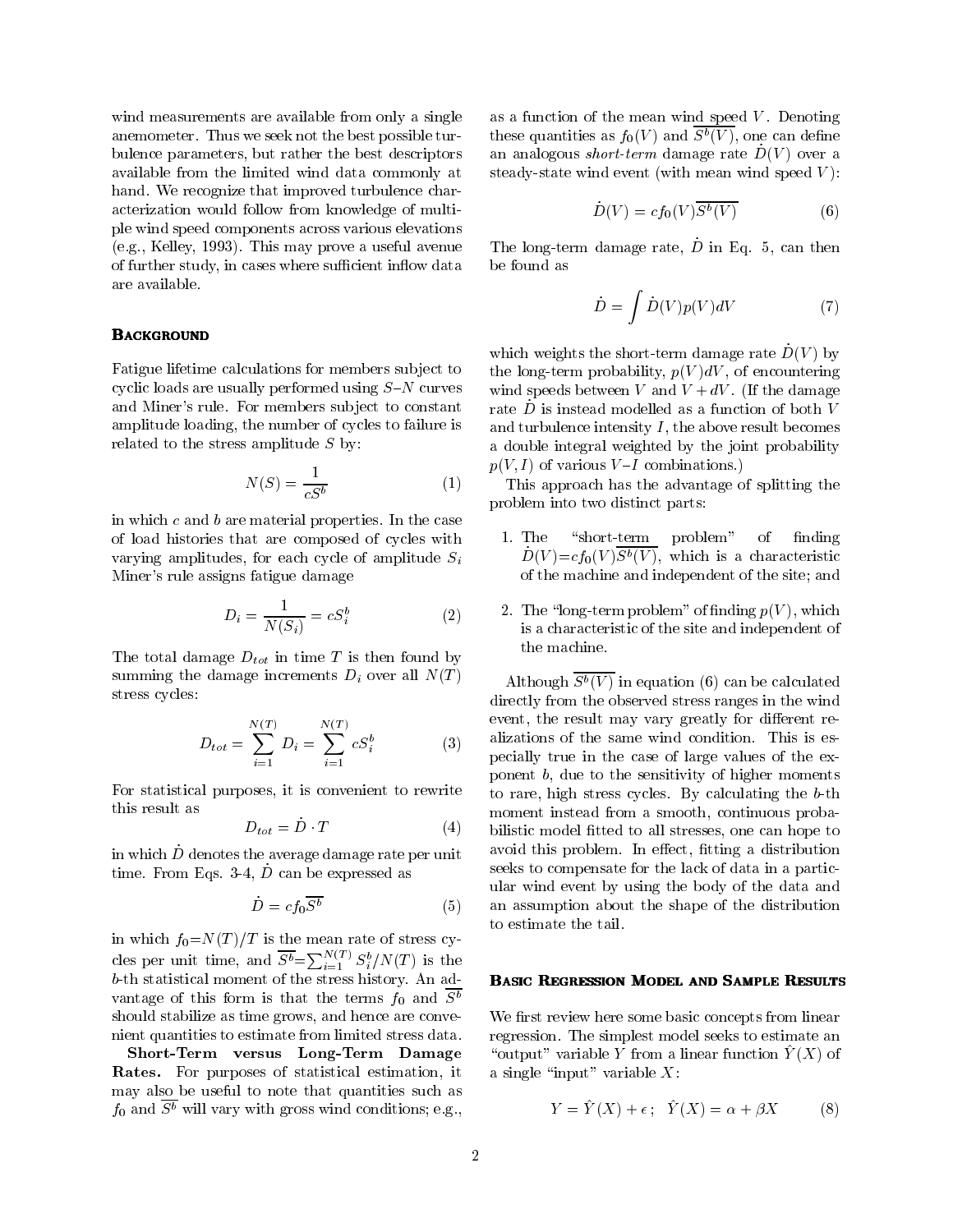(In our case, <sup>Y</sup> is some statistic of the blade loads while  $X$  describes some property of the wind climate.) In general the error,  $\epsilon = Y - \hat{Y} (X)$ , is assumed to have zero mean and constant variance  $\sigma_{\epsilon}^2$  $\overline{\phantom{0}}$ for all X. (Equivalently, given knowledge that  $X=x$ the outcome of  $Y$  is said to have "conditional mean"  $\hat{Y} (x) = \alpha + \beta x$  and "conditional variance"  $\sigma_{\epsilon}$ .) The extension to p "input" variables is direct:  $\beta X$  in Eq. 8 is replaced by  $\beta_1 X_1 + \dots + \beta_p X_p$ .

Linear regression methods then provide various results, including:

- $a, b_1, ..., b_p$ =single ("point") estimates of the true but unknown parameters  $\alpha, \beta_1, ..., \beta_p$ .
- $\sigma_a$ ,  $\sigma_{b_1}$ , ...,  $\sigma_{b_p}$ =standard deviations associated with these estimates, as well as correlations be-
- An estimate of  $\sigma_{\epsilon}$ , and hence of the fraction of output variance,  $\sigma_Y^{},$  explained by the regres- $\overline{\phantom{a}}$  $\mathfrak{soun}$  commation  $\mathfrak{t}$  (  $\Lambda$  ).

$$
R^{2} = 1 - \frac{\sigma_{\epsilon}^{2}}{\sigma_{Y}^{2}} = 1 - \frac{\frac{1}{n_{1}}\sum_{i}[Y_{i} - \hat{Y}(X_{i})]^{2}}{\frac{1}{n_{2}}\sum_{i}[Y_{i} - \overline{Y}]^{2}} \quad (9)
$$

The first two items can be used to reflect the effects of limited data; e.g., to model a true parameter such as  $\alpha$  as uncertain, with best estimate  $\alpha$  and standard deviation  $\sigma_a$ . The CYCLES (FAROW) code (Jha and Winterstein, 1997) can propagate these effects through a fatigue reliability analysis, and hence can assess the reliability implied by various design load factors. The  $R^2$  value, in turn, is used here to quantify the ability of various wind climate parameters-and their combinations-to "explain" the load statistic <sup>Y</sup> .

Note that the most common  $R^2$  definition normalizes both sums in Eq. 9 by  $n_1=n_2=n$ , the total number of data. This ensures a minimal  $R^2$  value of zero, arising when the best predictive line  $I(\Lambda)$  is  $\mathcal{L}$ flat; i.e., always equal to the mean value  $\overline{Y}$ . A corresponding drawback is that this  $R^2$  value will generally increase whenever an extra input variable  $X_i$  is included, nearing unity as collocation to all data is approached. To better reflect the true benefit of the variables from the data at hand, the so-called "adjusted"  $R^2$  value is found from Eq. 9 by choosing  $n_1=n-p-1$  and  $n_2=n-1$ , thereby achieving unbiased estimates of both numerator and denominator:

$$
R^{2} = 1 - \frac{\frac{1}{n-p-1} \sum_{i} [Y_{i} - \hat{Y}(X_{i})]^{2}}{\frac{1}{n-1} \sum_{i} [Y_{i} - \overline{Y}]^{2}}
$$
 (10) of

It is this "adjusted"  $R^2$  we report here; this can (and does) sometimes decrease when an additional

variable is added, suggesting no significant benefit based on the data at hand.

Single Wind Parameter. We first study the regression of a moment  $\mu$  on mean wind speed V. The choice of the wind parameter follows standard practice. The functional shape used for the regression is a power-law expressed as:

$$
\mu = \alpha \left(\frac{V}{V_{ref}}\right)^{\beta} \tag{11}
$$

This functional form, while permitting curvature in the regression line, ensures that no changes in trend occur outside the range of observations. The reference value Vref normalizes the parameter <sup>V</sup> and renders it dimensionless. The relationship can be transformed to a linear form by taking logs of both sides:

$$
\log \mu = \log \alpha + \beta (\log V - \log V_{ref}) \tag{12}
$$

 $\sqrt{9}$  of  $\log r$ , or equivalently, set  $r_{ref}$  equal to where  $\mathcal{L}$  as the arithmetic measurement measurement measurement as the arithmetic measurement of  $\mathcal{L}$  $\sqrt[n]{V_1V_2 \ldots V_n}$ , the geometric mean of the data V's. This results in uncorrelated estimates of the regression coefficients  $\log \alpha$  and  $\beta$ .

As an initial example, we will study the regression of the first moment using data obtained for the NPS machine. This is a two-bladed horizontal axis wind turbine (HAWT) with a rotor diameter of 17.8 meters and a power rating of 100 kilowatts. The data set consists of 20 10-minute segments of bending moment stress data and wind speed sampled at a frequency of 36 Hz. Although in this paper we focus only on the analysis of flapwise bending moments, our studies (Kashef and Winterstein, 1997) indicate that in the case of edgewise stresses the sum of the stress ranges, i.e.,  $f_0\overline{S}$ , has a behavior that is more easily understandable than that of the mean  $\overline{S}$ alone. Thus, for consistency we will study-in this paper as well—the sum  $f_0\overline{S}$  instead of the mean.

e is using NPS flapwise stress data. The slope of the Figure 1 shows the regression of  $f_0\overline{S}$  performed regression line shows a definite trend with  $V$ . However, there is still a large scatter about this line. The  $R^2$  suggests the same: at .55, it shows that much of the variation in  $f_0 \overline{S}$  has not been accounted for by the trend in  $V$ . This leads us to seek a better explanation of these variations through the introduction of an additional wind parameter.

Multiple Wind Parameters. It seems reasonable to use, as an additional wind parameter, a measure of the wind turbulence. Traditionally, the turbulence intensity  $I$ —the coefficient of variation of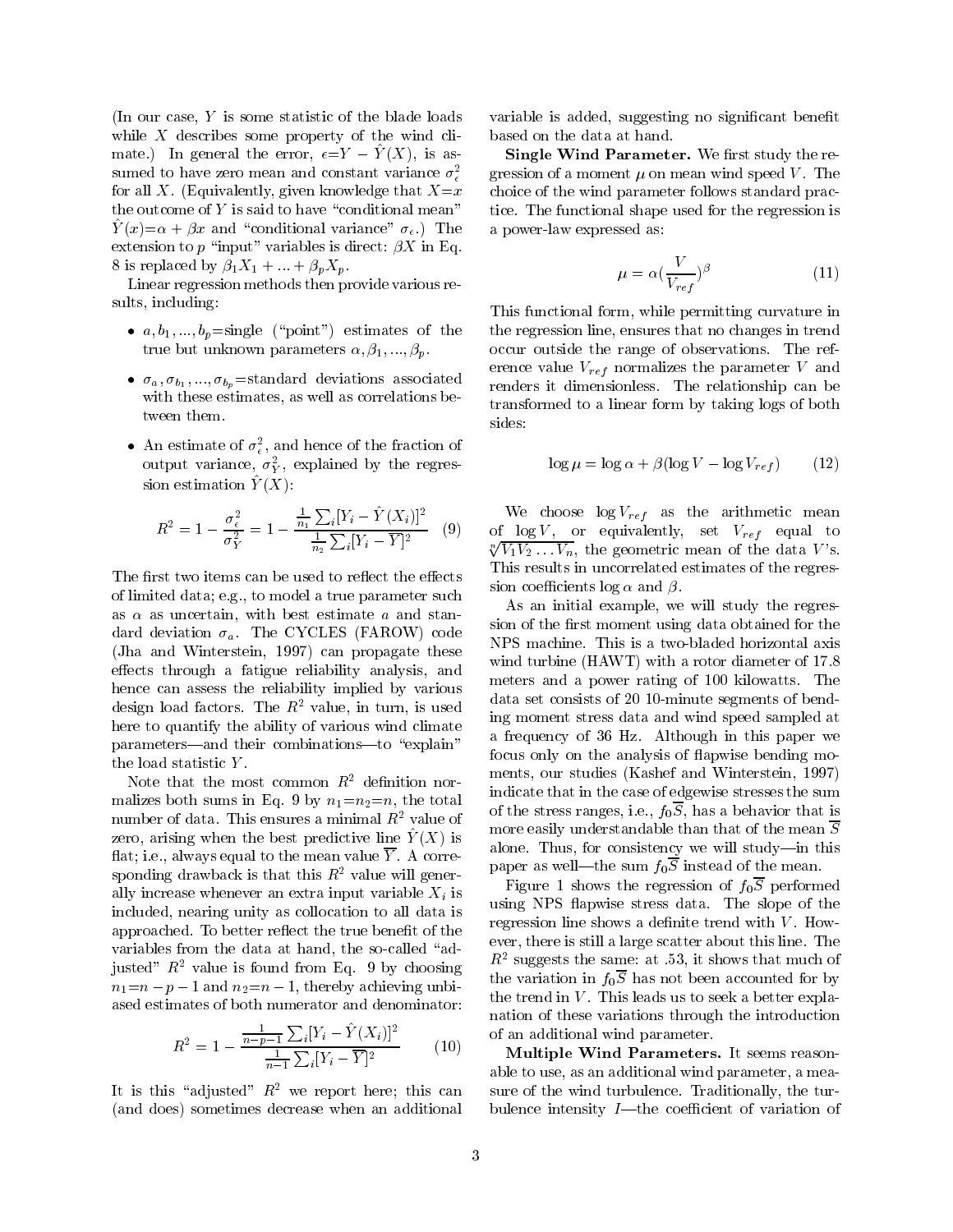

**Figure 1:** Regression of  $f_0\overline{S}$  on mean wind speed.

the wind speed—has been used for this purpose. From the mechanics of the problem, however, one would imagine that the amplitude of the wind fluctuations, as measured by the standard deviation of the wind speed W , is more directly related to the stress amplitudes. For this reason we will use  $\sigma_W$ , rather than  $I$ , as a turbulence measure. The functional form used is a direct generalization of the oneparameter case:

$$
\mu = \alpha \left(\frac{V}{V_{ref}}\right)^{\beta_1} \left(\frac{\sigma_W}{\sigma_{W,ref}}\right)^{\beta_2} \tag{13}
$$

Notice that, since a power law is used for the re- $\mathbf{u}$  and its choice between W and I will only have between  $\mathbf{u}$ the effect of changing  $\beta_1$  (by  $\beta_2$  units). The difference between the two becomes evident later when we study single-variable power-laws in W and I individually. Once again the function is transformed to a linear form by taking logs:

$$
\log \mu = \log \alpha + \beta_1 (\log V - \log V_{ref}) + \text{ten}
$$
  

$$
\beta_2 (\log \sigma_W - \log \sigma_{W,ref})
$$
 (14)

Choosing Vref and W;ref as the geometric means of the data V's and  $\sigma_W$ 's results in an estimate of the intercept  $\alpha$  which is independent of the  $\beta$ 's.

Figures 2 and 3 show the two-parameter regression of  $f_0\overline{S}$  for the same data set. In order to plot the results, the V  $\sim$  V planet has been divided into the  $\sim$  the  $\mu$ a 5 - 5 grid. Figure 2 shows the regression surface plotted vs. <sup>V</sup> at the midpoints of the bins in the where the data points have been similarly between similar  $\mathcal{V}$  , the data points have been similar between  $\mathcal{V}$ divided by bin in that direction. Notice that the regression surface seems to slope considerably with



**Figure 2:** Joint regression of  $f_0\overline{S}$  on V and we will plot the state value of the symbol at the symbol at the symbol at the symbol at the symbol at the far right of each line matches that used for plotting the data points corresponding to the same bin. Note that the top lines correspond to higher W values.



**Figure 3:** Joint regression of  $f_0\overline{S}$  on V and W plotted vs. higher variable variable variable variable variable variable variable variable variable vari top lines correspond to higher  $V$  values

 $V$ , suggesting an important trend with this parameter. Figure 3 shows the same regression surface, now plactical var. W at the middle places of the bins in the bins  $V$  direction. Notice the flatness of the curves in this plot, indicating that  $f_0\overline{S}$  does not change considerably with the turbulence.

The relative importance of V and W in the joints of  $\sim$ regression can also be studied by comparing the  $R^2$ values calculated for each of these parameters individually. Single parameter regressions, such as that explained in the preceding section using  $V$ , can be performed with either W or <sup>I</sup> as the wind parameter. The  $R^2$  values thus obtained are reflected in Table 1. Comparison of these results indicates that  $\kappa_V$ —the percentage of variation explained by using V alone—is not only much larger than both  $R_{\sigma_W}^2$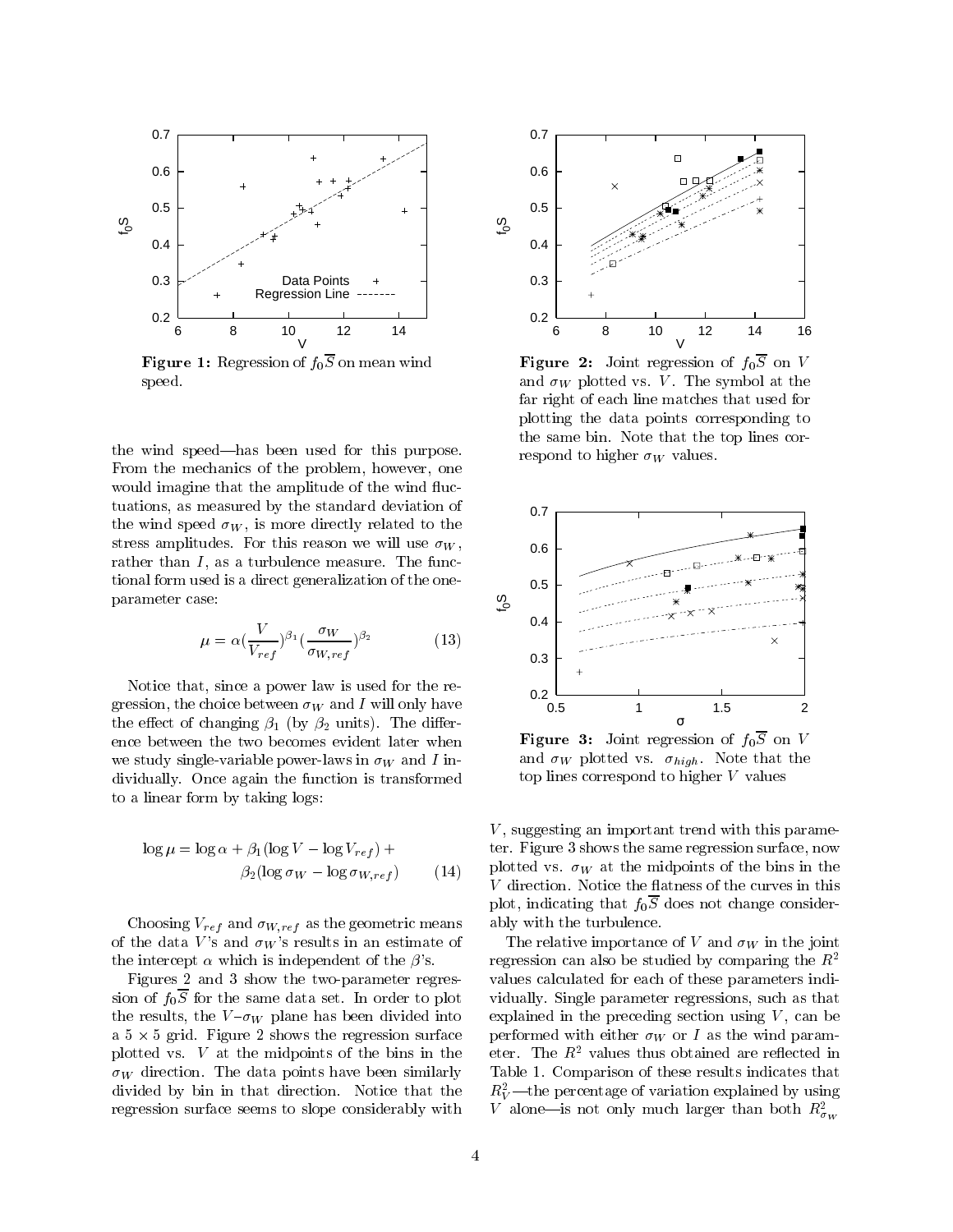and  $R_7$ , but is also enectively equal to the  $R^2$  corresponding to the joint regression using both <sup>V</sup> and W (or <sup>I</sup> ). This result, also suggested by the regression surface plots, indicates little benet from including either of the turbulence measures as an additional parameter.

# **OTHER TURBULENCE MEASURES**

The considerable scatter remaining around the regression surface—reflected in the low  $R^2$ —could be an indication that single point measurements of the wind speed do not contain sufficient information to estimate the stresses in the blades and that, for example, additional information about the spatial variations of the wind speed is required (Kelley, 1993; Barnard and Wendell, 1997). It is also possible, how ever, that other parameters could be abstracted from the available wind speed measurements that would be better correlated with the stress data. We now introduce a systematic method of searching for such parameters.

The wind speed is composed of a wide range of frequencies, each of which contribute a part to the total variance. It is plausible, however, that the dynamics of the machine are mainly driven by the higher frequency components, and that the general shape of the stress range distributions, as reflected in their first few moments, would not be greatly influenced by the low frequency components. This observation suggests that removing long-term trends from the wind speed history before calculating its standard deviation may provide us with a better parameter for estimating the stress moments.

The idea of de-trending is not new. Linear detrending has been suggested for removing the longterm variations of the wind speed before (Connell et al., 1988). When used for the NPS data, this method increases the  $R_{2}$  from .52 (for a joint regression on V and  $\sigma$ ) to .55. This increase could be an indication that de-trending, in concept, is effective—one is tempted to believe that removing more than a linear trend may result in better parameters still.

| Wind Parameter(s)         |               |  |
|---------------------------|---------------|--|
|                           | 53            |  |
| $\sigma_W$                | <sup>31</sup> |  |
|                           | .02           |  |
| $(V,\sigma_W)$ or $(V,I)$ | .52           |  |

**Table 1:** Comparison of  $R^2$  values for different wind parameters

| Wind Parameter(s)           | $f_{cut} = 005$ | $f_{cut} = .15$ |  |
|-----------------------------|-----------------|-----------------|--|
|                             |                 | Нz              |  |
|                             | .53             | .53             |  |
| $\sigma_{high}$             | .78             | .90             |  |
| $I_{high}$                  | .40             | .56             |  |
| $(V, \sigma_W)$ or $(V, I)$ | 76              | 8C              |  |

Table 2:  $R^2$  values for different cutoff frequencies

The simplest and most direct way of reducing the contribution of long-term variations would be to completely remove a certain number of lowfrequency components from the wind speed process before calculating the variance. This is equivalent to high-pass filtering the wind speed with a rectangular filter. Since the variance of a process is equal to the area under its power spectral density, the filtered variance  $\sigma_{high}^{-}$  can be calculated by subtracting the area corresponding to the filtered frequencies (i.e., below the frequency cutoff) from the total variance. In this way, the standard deviation can be easily computed for successively increasing frequency cutoffs.

The question is now whether, by filtering out lower frequency components, we arrive at better turbulence parameters, and if so which cutoff provides the turbulence measure with the greatest power in estimating the stress distribution. To answer these questions, we have—for different cutoff frequencies—calculated the filtered standard deviation  $\sigma_{high}$  and its corresponding  $R^2$  values. Table 2 shows the results for a few sample cutoff frequencies. Note that removing every additional frequency line corresponds to increasing the cutoff frequency  $f_{cut}$ by  $1/600 = 0.00167$  Hz.

The  $R^2$ 's for single-parameter regressions on V, high and Initiative for the formulation as well as the formulation of the joint regression as the formulation o  $s = \frac{1}{2}$  , for figure 4. for  $s = \frac{1}{2}$  , for  $s = \frac{1}{2}$  , for  $s = \frac{1}{2}$  , for  $s = \frac{1}{2}$  , for  $s = \frac{1}{2}$  , for  $s = \frac{1}{2}$  , for  $s = \frac{1}{2}$  , for  $s = \frac{1}{2}$  , for  $s = \frac{1}{2}$  , for  $s = \frac{1}{2}$  , for  $s = \frac{1}{2$ which does not change with filtering, has a constant  $R<sup>2</sup>$  across different cutoff values. The standard deviation, however, which performs rather poorly before any filtering is done, quickly becomes an important parameter after a few frequency lines are filtered to the degree that, for cutoffs greater than .005 Hz,  $n_{\sigma_{high}}^-$  becomes larger than the  $R^-$  for the joint regression (when the latter is adjusted for using an extra parameter, as discussed in motivating Eq. 10). The plot also confirms our expectation that  $\sigma_{high}$ , when considered individually, would be a more important parameter that  $I_{high}$ .

For a frequency cutoff of  $.15$  Hz, the regression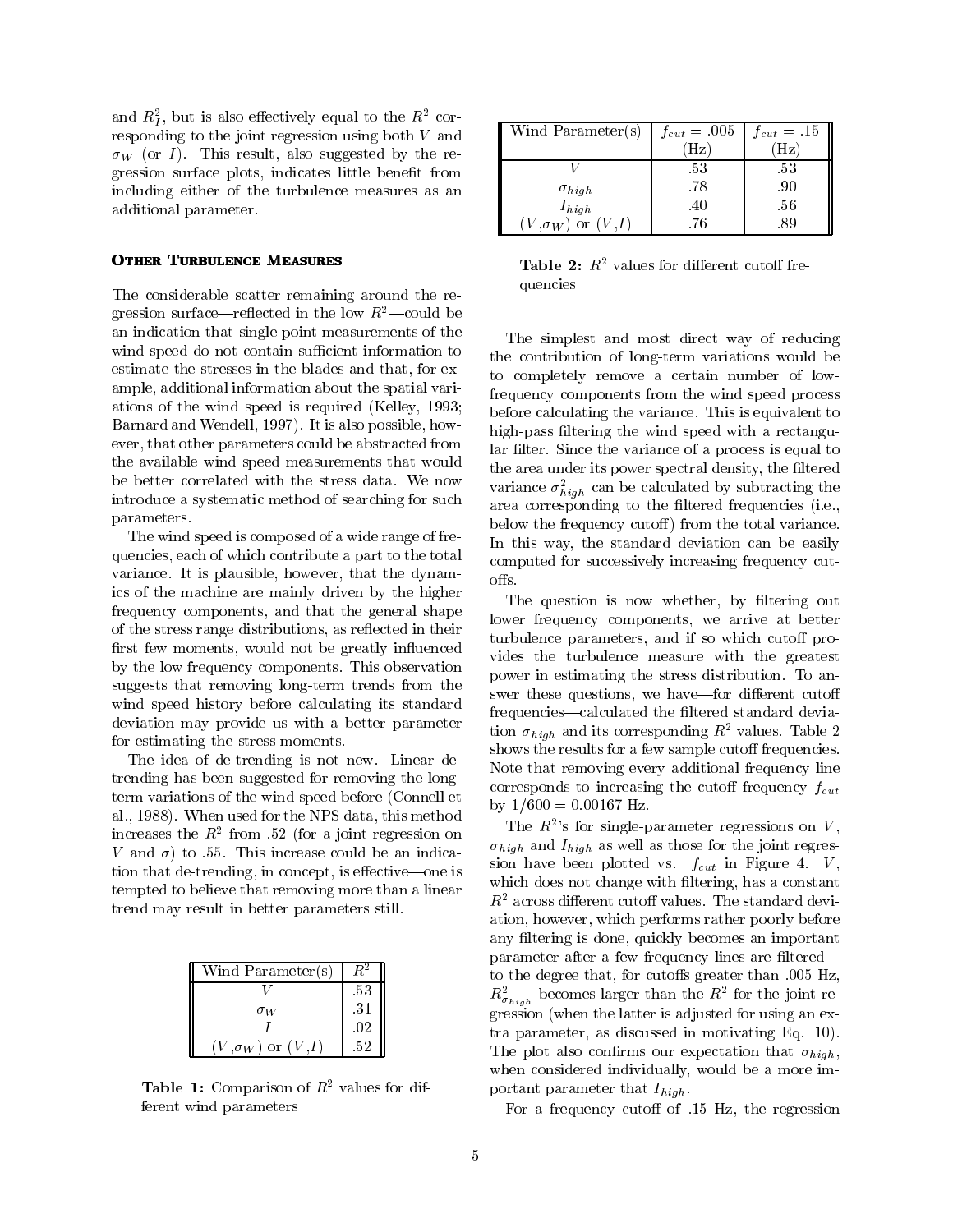

Figure 4: Effect of high-pass filtering the wind speed on  $R^-$  for  $f_0$ s (ives data).

surface and the data points have been plotted vs. <sup>V</sup> and are shown in Figures 5 and 6. These and 6. These and 6. These and 6. These and 6. These and 6. These and 6. These and 6. These and 6. These and 6. These and 6. These and 6. These and 6. These and 6. These and 6. These plots have the same format as Figures 2 and 3. How ever, comparing the two sets of plots reveals an important difference between them: while the slope vs.  $\mathcal{V}$  is much larger than the value of  $\mathcal{V}$  is the set, set, we in after ltering the trend with high has become more important than that with  $V$ . This result could have been guessed from the  $R^2$  values as well, the  $R^2$  for the joint regression being effectively equal to that for  $V$  alone when no filtering is done, and almost equal to the form of  $\mu_{\ell}$ cies below .15 Hz are discarded. The change in the roles of V and  $\sigma$  is not difficult to explain if we are willing to believe, as indicated by Figure 4, that the filtered  $\sigma$  is the important factor in estimating the stress means in the stress means  $\alpha$  is used to use the stress in the stress of  $\alpha$ regression, one would not expect to see any remaining trend in  $V$ . However, this parameter is not used in the case of Figures 2 and 3. Thus the mean wind speed, being correlated with  $\sigma_{high}$ , is able to act as a proxy for it. Hence the apparent trend with  $V$ .

**Higher Moments.**  $f_0\overline{S}$ , which we have studied so far, is sufficient for fitting 1-parameter models to the stress data. However, to test the adequacy of such models in representing the data, and to fit 2- or 3-parameter models if simpler ones prove insufficient, information about the "shape" of the distibution-as reflected in the higher moments-is required. We will use normalized moments for this purpose:

$$
\mu_2 = \frac{\sqrt{E[(S-\overline{S})^2]}}{\overline{S}}
$$
\n(15)



**Figure 5:** Joint regression of  $f_0\overline{S}$  on V and w plant that we will be required that the structure  $\mathcal{L}$ Hz have been removed from the wind.



**Figure 6:** Joint regression of  $f_0\overline{S}$  on V and W plotted vs. higher is a second variable variable variable variable variable variable variable variable variable v .15 Hz have been removed from the wind.

i.e., the Coefficient of Variation; and,

$$
\mu_3 = \frac{E[(S - \overline{S})^3]}{\sigma_S^3} \tag{16}
$$

i.e., the skewness.

Analysis similar to that performed for  $f_0\overline{S}$  can be employed to study the correlation between these moments and the various wind parameters discussed. A plot of the resulting  $R^2$  values is shown for each of these moments in Figures 7 and 8. These values, as can be seen from the plots, are strikingly low—even negative in the case of  $\mu_2$ . The skewness, in general, has higher  $R^{2}$ 's, but even the maximum values—lying in the  $.30-.40$  range—cannot be considered very signicant. These results indicate that, based on the data at hand, little benefit can be expected from the regression.

 $(15)$  large scatter in the data. The CoV's of the higher The low  $R^2$  values do not neccessarily indicate a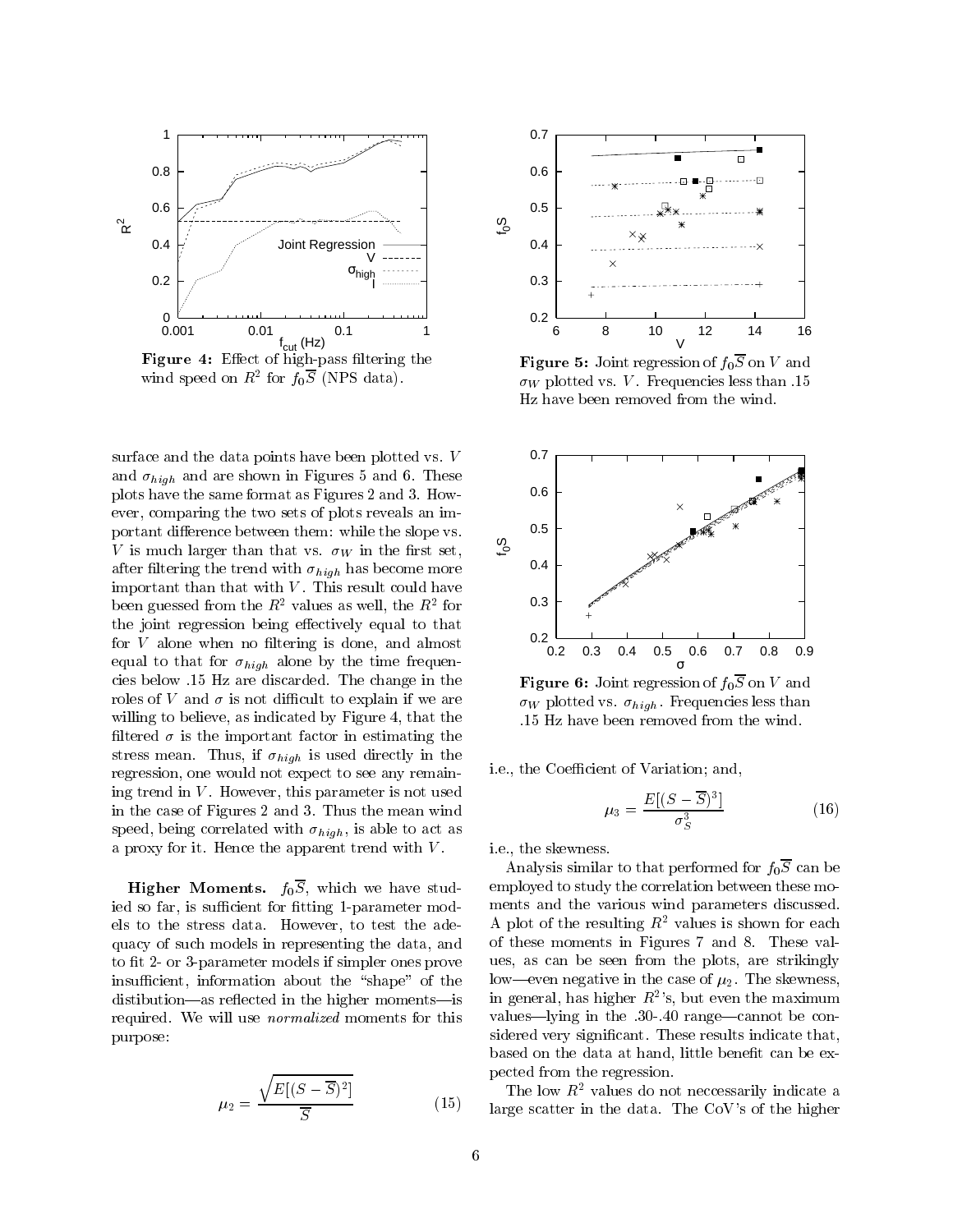

Figure 7: Effect of high-pass filtering the wind speed on  $K^-$  for the Cov (NPS data).



Figure 8: Effect of high-pass filtering the wind speed on  $K^-$  for the skewness (NPS  $\,$ data).

moments, roughly .05 for  $\mu_2$  and .10 for  $\mu_3$ , show that there is not much scatter in the data that needs to be explained through regression. This suggests that the shape of the distribution is not highly dependent on the wind condition, and a distribution with fixed CoV and skewness (equal to the mean of the values obtained from the data) can be used to model the stresses. The mean values  $\overline{\mu_2} = 1.1$  and  $\overline{\mu_3}$  = 1.8 for this data set are close to  $\mu_2$  = 1 and  $\mu_3 = 2$  for the exponential distribution.

Other Turbines. The results presented so far have all been obtained for the NPS machine. To study the generality of the observed trends, we now present the results obtained for two additional wind turbines. We focus on  $f_0\overline{S}$  since the previous results indicate that this moment has the greatest variability and is best correlated with the wind.

The additional turbines are both 2 bladed, downwind, teetered, constant speed horizontal-axis wind



Figure 9: Effect of high-pass filtering the wind speed on  $\kappa^-$  for the WIS-4 turbine.

turbines. The first—the WTS-4—has a power rating of 4 megawatts, active yaw, and full-span variablepitch control. Each blade is 38 meters long, and the normal operation speed is 31 rpm. The next-the AWT-27—has a power rating of 275 kilowatts, free yaw and fixed pitch, and is stall controlled. The rotor diameter is 27 meters and the normal operating speed is 53.3 rpm. 42 10-minute segments of stress and wind speed data sampled at 10 Hz were available for each of the machines. However, in the case of the AWT-27, the method employed for measuring the wind speed had effectively reduced the resolution to 1 Hz.

The  $R^2$  of  $f_0\overline{S}$  is plotted vs. the cutoff frequency  $f_{\rm eff}$  for the two machines in Figures 9 and 10. Notice 10. Notice 10. Notice 10. Notice 10. Notice 10. Notice 10. No the considerable difference between the two figures. While the trend observed for the WTS-4 data set is in general quite similar to that for the NPS data, the AWT-27 exhibits a completely different behavior. For this turbine  $f_0S$  is so highly correlated with the mean wind speed that little remains to be done by other parameters. This is clearly indicated by  $n_V = .99$ . Notice that even in this case there is a considerable correlations with a supply of fcut in the same  $\alpha$ after which the sudden decrease in  $K^-$  indicates that  $\hspace{0.2cm}$ important frequency components have been filtered  $\sim$  The smaller correlation with high correlation with high correlation with high could be in the interval be in the interval be in the interval behavior of the interval behavior  $\sim$ part due to the limit on the maximum observable frequency, created by the low sampling rate. This, however, does not explain the high correlation with the mean wind speed, which is independent of the sampling rate.

The WTS-4 machine, on the other hand, exhibits characteristics quite similar to those observed for the NPS (Figure 4). However, for the WTS-4 turbine the increase in  $\kappa_{\sigma}^{-}$  due nitering is not as significant,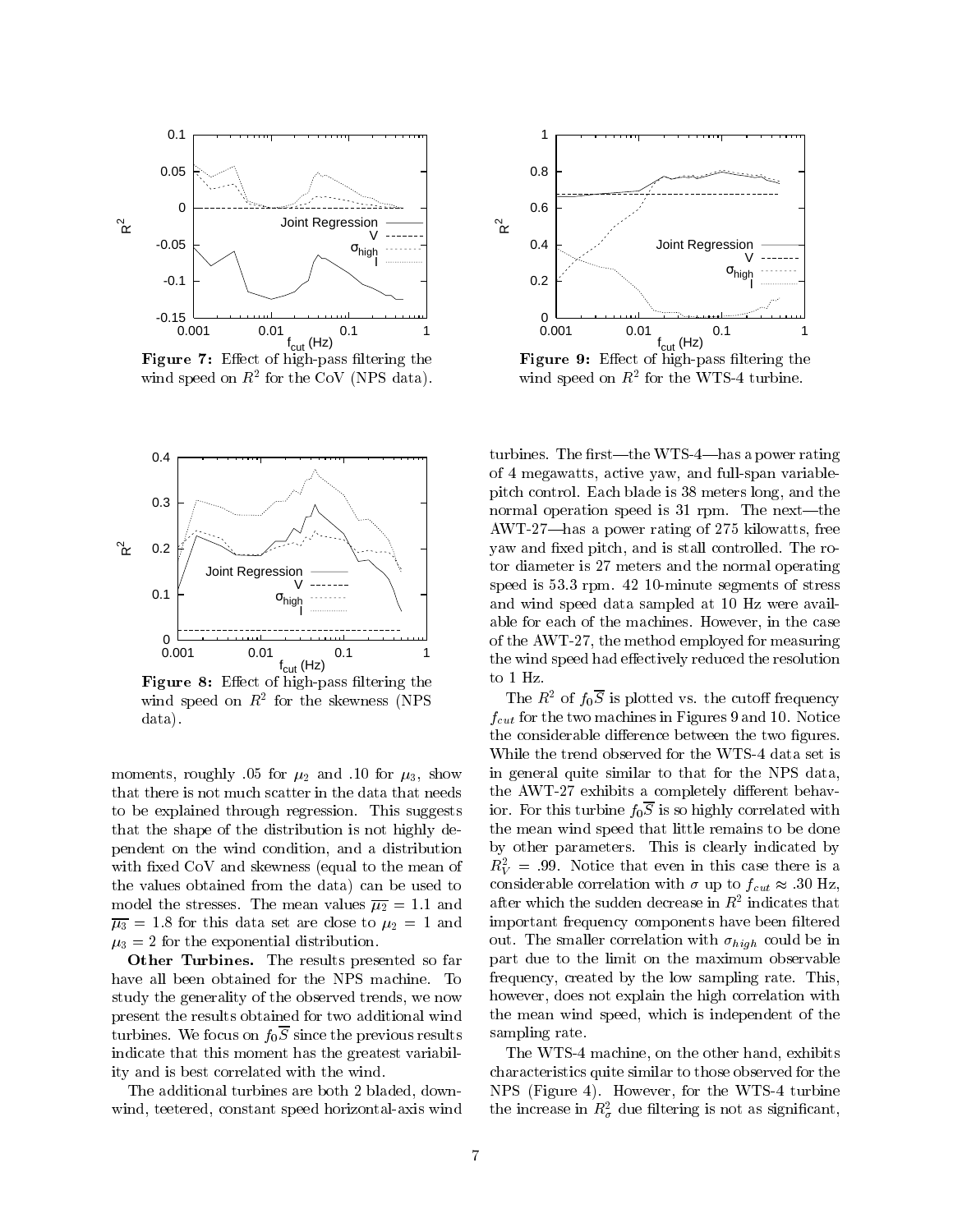

Figure 10: Effect of high-pass filtering the wind speed on  $K^-$  for the AW 1-27 turbine.

the maximum value being about .80 (compared to more than .95 for the NPS machine). One possible explanantion for this difference could be that the WTS-4, having a much larger rotor diameter (78 meters vs. 18 meters for the NPS machine) is more sensitive to the spatial variations in the wind speed, which are not captured in the present analysis.

The differences in the results obtained for these data sets can be due to the many differences that data sets can be due to the many dierences that exist between the machines (e.g., differences in scale or other mechanical properties), their location (the AWT-27 and NPS turbines were installed within operating wind parks and complex terrain whereas the WTS-4 was operating alone without any turbines upstream in smooth terrain), and the way that the data were collected (such as the frequency of sampling). These observations indicate that the "important" environmental parameter is machinedependent, and certain parameters may be useful in some cases but less so in others. Hence a study of the  $R^2$  values is neccessary to determine the relevant parameter on a case by case basis.

# **SUMMARY**

Rain
ow counted load amplitudes are summarized through their first three statistical moments and multiple regression analysis is applied to estimate the moments in various wind conditions. These moments can then be used to fit a 3-parameter quadratic Weibull distribution (or simpler 1- and 2 parameter models) to the stress ranges from which damage estimates can be made.

In this paper, the correlation of various wind parameters with the moments was studied and the following results were obtained:

- A measure  $R^2$ —the percentage of variance explained by the regression—was introduced for comparing different wind parameters in terms of their power to estimate the moments. Three wind and parameters are  $V$  ,  $V$  and  $V$  ,  $V$  ,  $V$  and  $V$  and  $V$   $\rightarrow$   $V$   $\rightarrow$   $V$   $\rightarrow$   $V$   $\rightarrow$   $V$   $\rightarrow$   $V$   $\rightarrow$   $V$   $\rightarrow$   $V$   $\rightarrow$   $V$   $\rightarrow$   $V$   $\rightarrow$   $V$   $\rightarrow$   $V$   $\rightarrow$   $V$   $\rightarrow$   $V$   $\rightarrow$   $V$   $\rightarrow$   $V$   $\rightarrow$   $V$   $\rightarrow$   $V$ pared using this measure, but none were found to be highly correlated with the moments.
- $\mathbf{A} = \mathbf{A}$  and the measure measure highly was obtained to the set of  $\mathbf{A}$ by removing a portion of the low-frequency content of the wind speed. In the case of two of the 3 HAWTs studied, this parameter was shown to be better correlated with the first moment. Removing even a few (3-5) frequency lines was found to be helpful in achieving better correlation. Although this turbulence measure does not reflect spatial variations, and thus cannot be considered as providing complete turbulence information, it was shown to provide a better parameter in the common situation of a single anemometer. Joint regression on <sup>V</sup> and  $\sim$  16,6016 indicated that the approximation that the approximation with the approximation with the approximation of  $\sim$  $V$ —when no filtering is performed—is due to its correlation with the filtered turbulence  $\sigma_{high}$ .
- For a third HAWT, the mean wind speed proved to be the most important wind parameter. This difference in behavior suggests that the effectiveness of different wind parameters may be case dependent.
- The higher moments, i.e., the CoV and skewness, were found not to have much correlation with any of the wind parameters studied. How ever, these moments seem to have smaller variations than the first moment, suggesting that the shape of the stress distribution is not highly dependent on the wind conditions.

Similar studied are being done for edgewise moments. Further studies are needed to propagate the uncertainties in the moments to find the implied effect on design safety factors.

# **REFERENCES**

Barnard, J.C. and Wendell L.L. " A Simple Method of Estimating Wind Turbine Blade Fatigue at Potential Wind Turbine Sites," Journal of Solar Energy Engineering, Vol. 119, No. 1, ASME, February 1997

Connell, J.R., Morris, V.R., Powell, D.C., and Glower, G.L., \The PNL Single-Tower Measurement